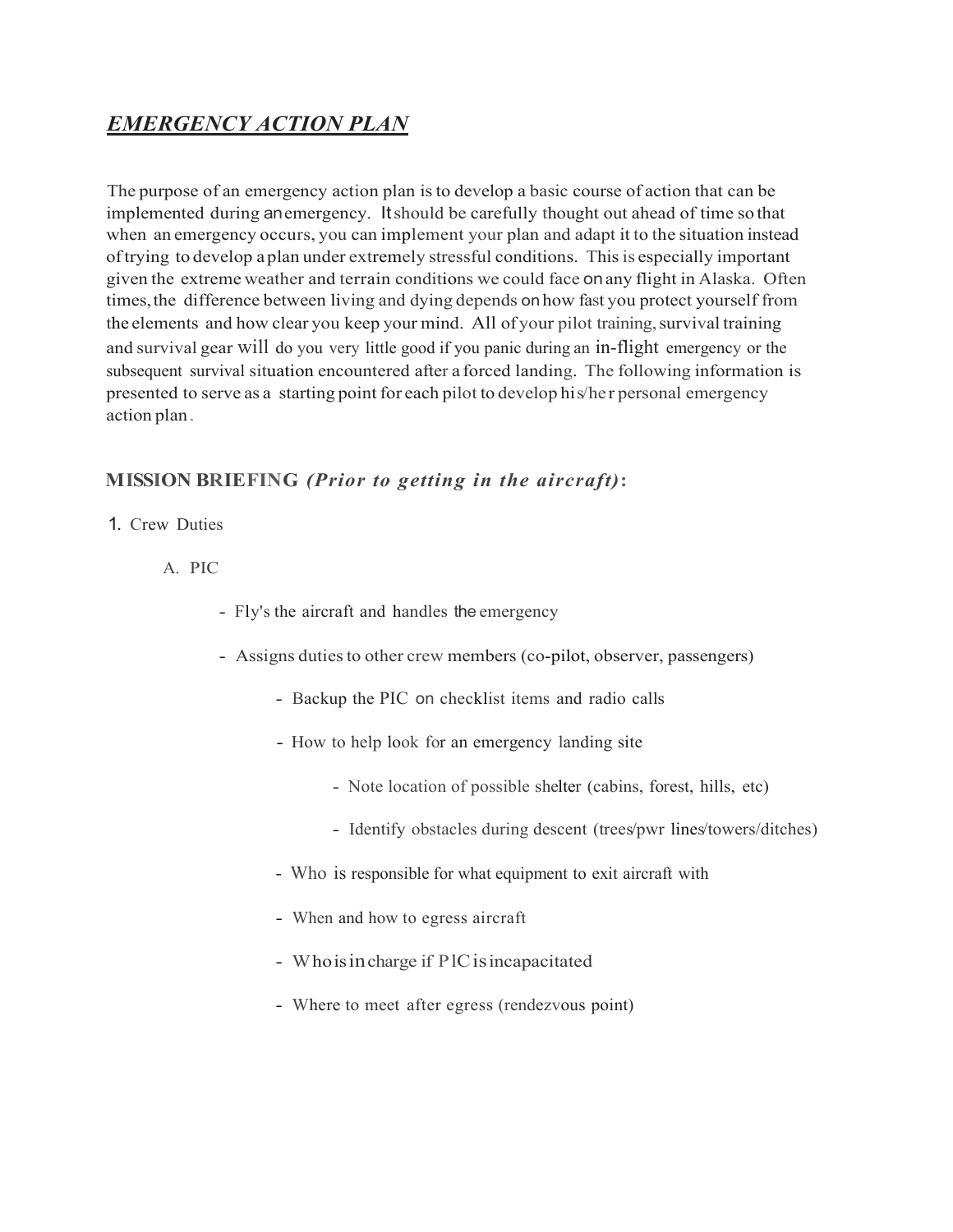- Explain how you will handle different emergencies and where they are located in the checklist
	- engine out
	- Fire (engine/cabin)
	- Icing
	- Electrical
	- Oil (pressure/temperature)
- Discuss radio transmissions and the importance of making a MAYDAY call before the emergencylanding
	- Gives your approximate position, a/c type/color, and souls on board
	- Alerts someone to your situation
	- Shortens response time by a minimum of 3 hours
- 2. Co-Pilot,Passengers
	- Backup PIC with checklist procedures and radio calls
	- Help look for emergency landing area
	- Help clear selected landing area for obstacles and potential shelter sites
	- Help prepare aircraft for forced landing
		- secure all loose items
		- Turn off non-essential equipment
		- Open doors

#### **AFTER FORCED LANDING**

- I. Assess aircraft damage and personal injuries
	- If there is minimal damage or little chance of fire, consider removing all on-board emergency/survival equipment during initial egress
	- If there are only minor injuries, consider delaying first aid until after removing equipment from aircraft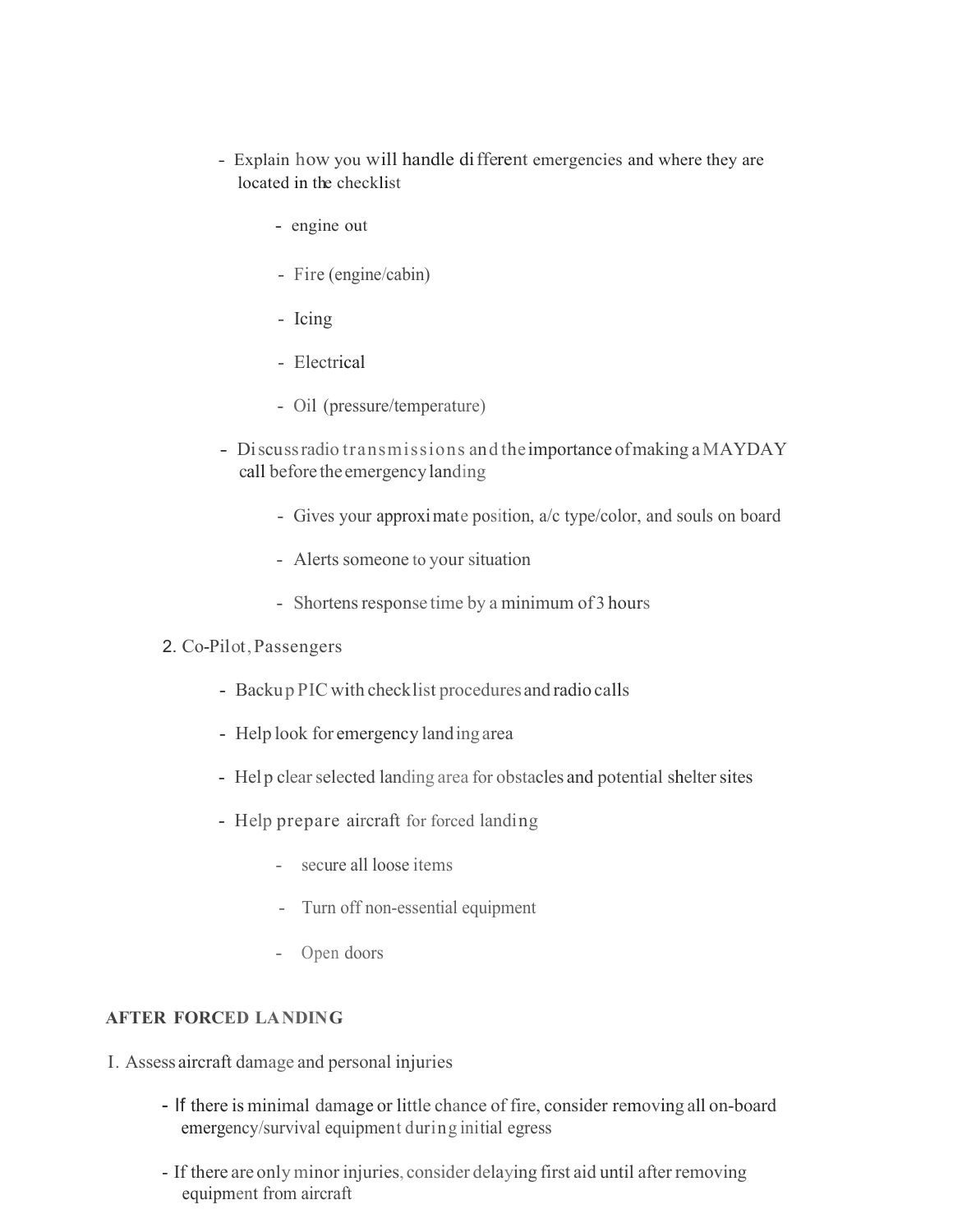- If the aircraft has major damage, is on fire, or the strong possibility of fire exists, egress the aircraft ASAP with as much equipment as possible
- Proceed to pre-briefed rendezvouspoint and determine whether removal offurther equipment is possible
- If personal injuries have occurred, direct injured crewmember to egress and proceed to rendezvous point
- If injured crewmember is unable to move, assist as appropriate
- Once personnel and equipment are clear of aircraft and injuries are treated, determine the best course of action and assign duties for implementation
- 2. Find Shelter
	- Determine if natural shelter is available
	- If natural shelter is not available, determine the best way to build a shelter
- 3. Inventory survival equipment
	- Check food supply and determine a ration schedule
	- Check clothing and determine a rotation schedule to stay as dry as possible
	- Determine fire starting /sustaining capabilities
		- Natural combustibles (trees, bushes, grass, etc)
		- Commercial combustibles: (oil, AVGAS, aircraft interior, etc)
	- Develop a schedule to keep fire sustained
		- Rotate "fire watch" in shifts
		- Assign duties for gathering/cutting wood, etc
	- Assign foraging duties to supplement food
- 4. Communications
	- Locate ELT (directly under the antenna on aircraft) and activate if it did not activate on impact (note the time of activation)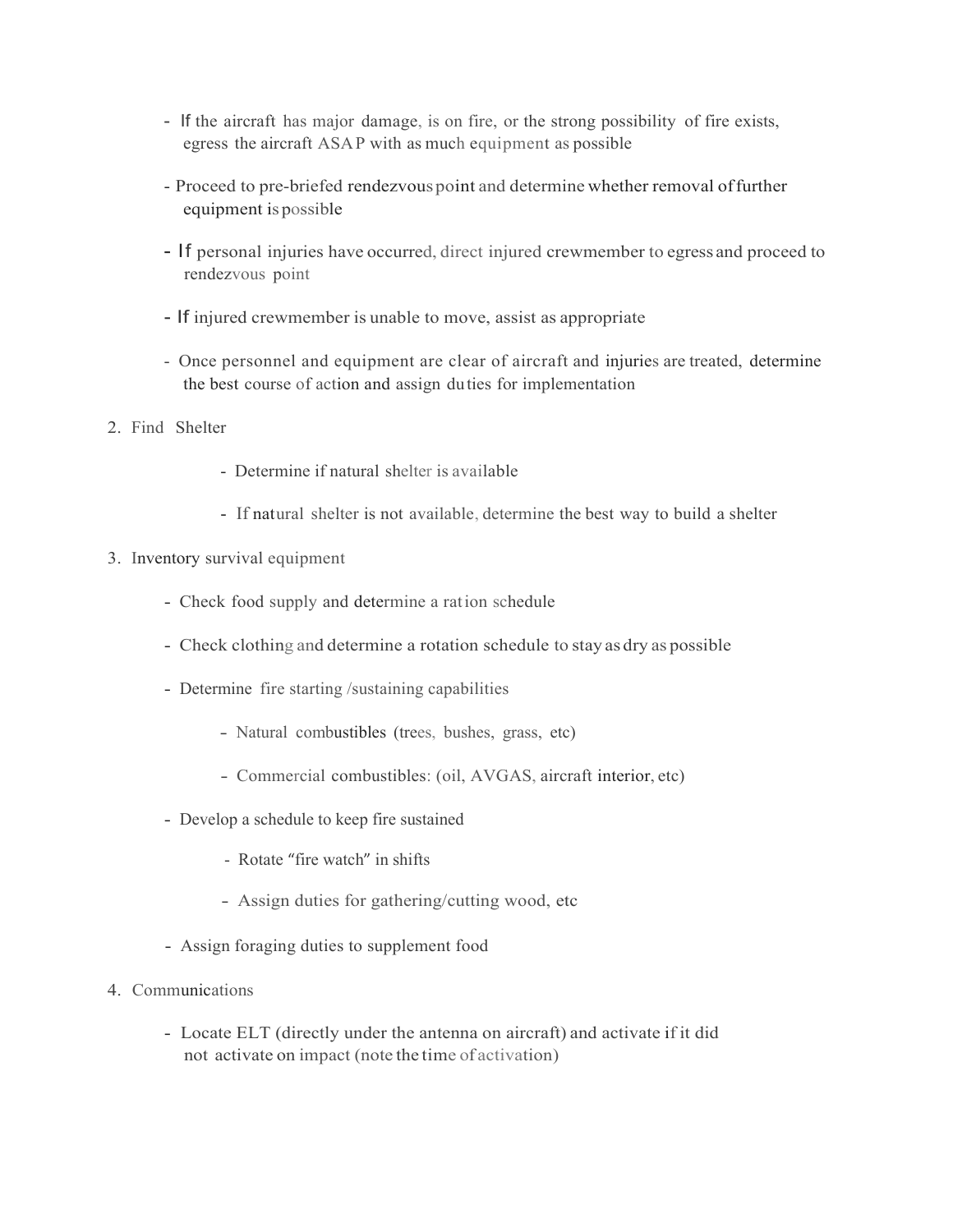- Remove ELT from aircraft if possibility of fire exists (don't forget to remove the antenna also)
- Leave ELT activated for a minimum of 4 hours to allow satellites time to get a fix on your position
- If you attempt a MAYDAY call on 121.5 and you get the ELT signal, you have an old style ELT and not the newer 406 ELT. Deactivate the ELT if you want to make a MAYDAY call and then reactivate after the MAYDAY call
- Develop a schedule to attempt communications with other aircraft or agencies. ATC tests their 121.5 ELT equipment every hour, on the hour for 5 minutes. To avoid conflict with this testing schedule, do the following:
	- Attempt for 5 minutes on the 1/4 hour and the 3/4 hour for the first 6 hours
		- Transmit MAYDAY call, then monitor for 1 minute
		- Transmit MAYDAY call, then monitor for 4 minutes
	- MAYDAY call should include callsign, type and color of aircraft, approximate position, persons on-board. survival status (immediate assistance due to injuries, need food, need shelter, need warm cloths, etc)
	- After 6 hours, transmit/monitor for 5 minutes on the 1/4 hour
- Use aircraft radios first (if available) until battery is dead
	- Fully charged battery may last up to 8 hours
	- Consider removing battery from aircraft to keep it warm
	- Ensure that all other electrical equipment is turned off
- Use best frequency for your area (Guard, FSS, Approach, Center, Inter-mountain)
	- Remember to turn off ELT if you are using Guard (121.5) and have an older model ELT
- 5. Visual Signals
	- Develop a signaling plan
		- Inventory signaling devices (mirror, flares, panels, whistles, etc)
		- Read instructions and practice using the devices (especially the mirror)
		- Set up the colored signal panels if they are available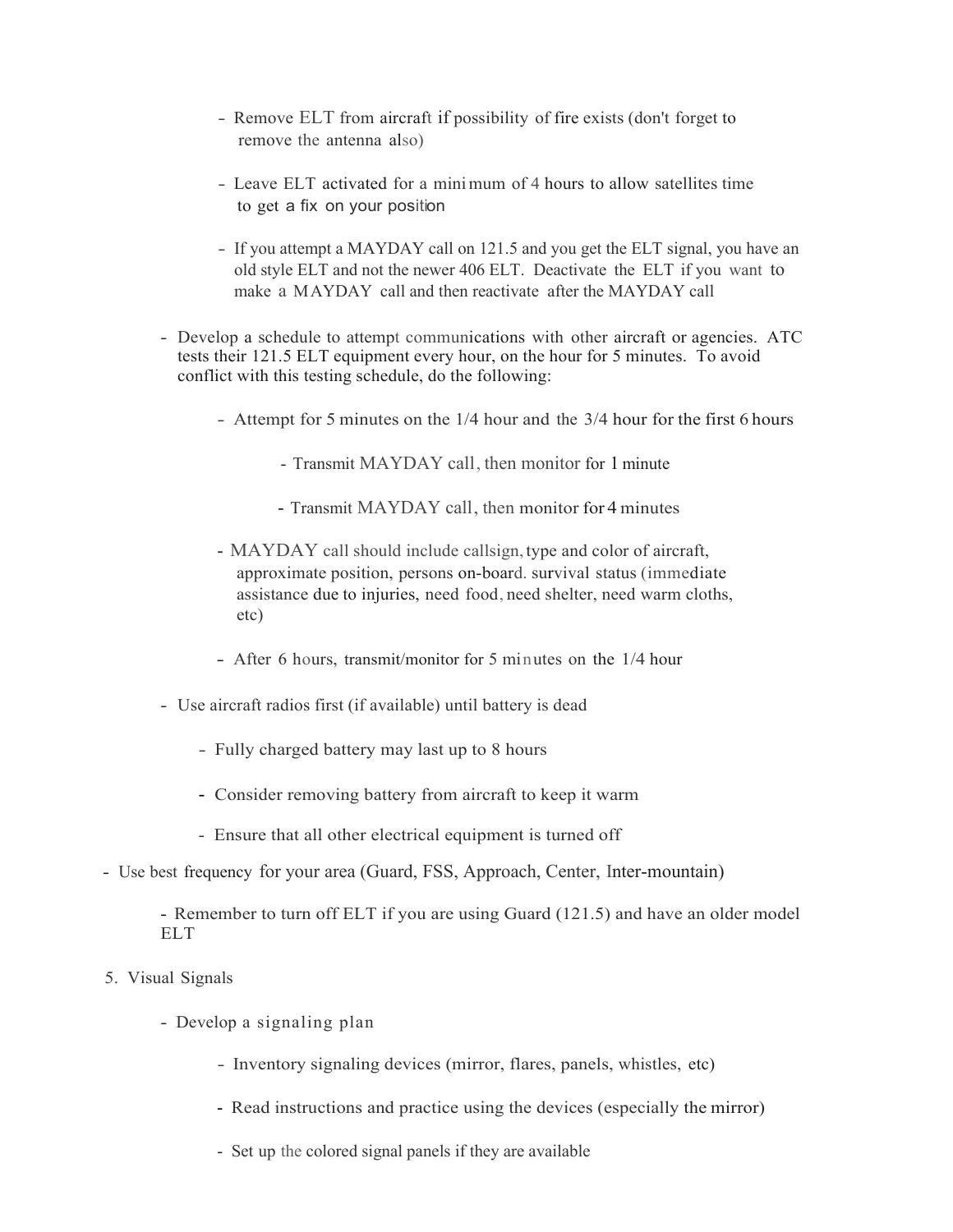- If no commercial signaling devices are available, prepare improvised signals
	- Gather green branches or wet grass to put on your campfire
	- Cut up an aircraft tire and soak the pieces in oil
	- Remove an aircraft wing panel and use the backside (shiny aluminum) like a mirror
- Determine when to use visual signals
	- When you hear an aircraft (for radios)
	- When you see an aircraft (for radios and mirrors)
	- When your position is ahead of the "3-9 line" of an aircraft (for smoke or flares)

#### **DEVELOP A LONG RANGE PLAN**

- 1. Intensify food foraging attempts
	- Expand area for hunting
		- check for animal tracks and trails
		- set snares
	- Attempt fishing
	- Expand search for edible plants
- 2. Improve your shelter
	- Expand the shelter to make it more comfortable and livable
	- Increase the insulating material to make it warmer
	- Increase the water repellency materials to make it dryer